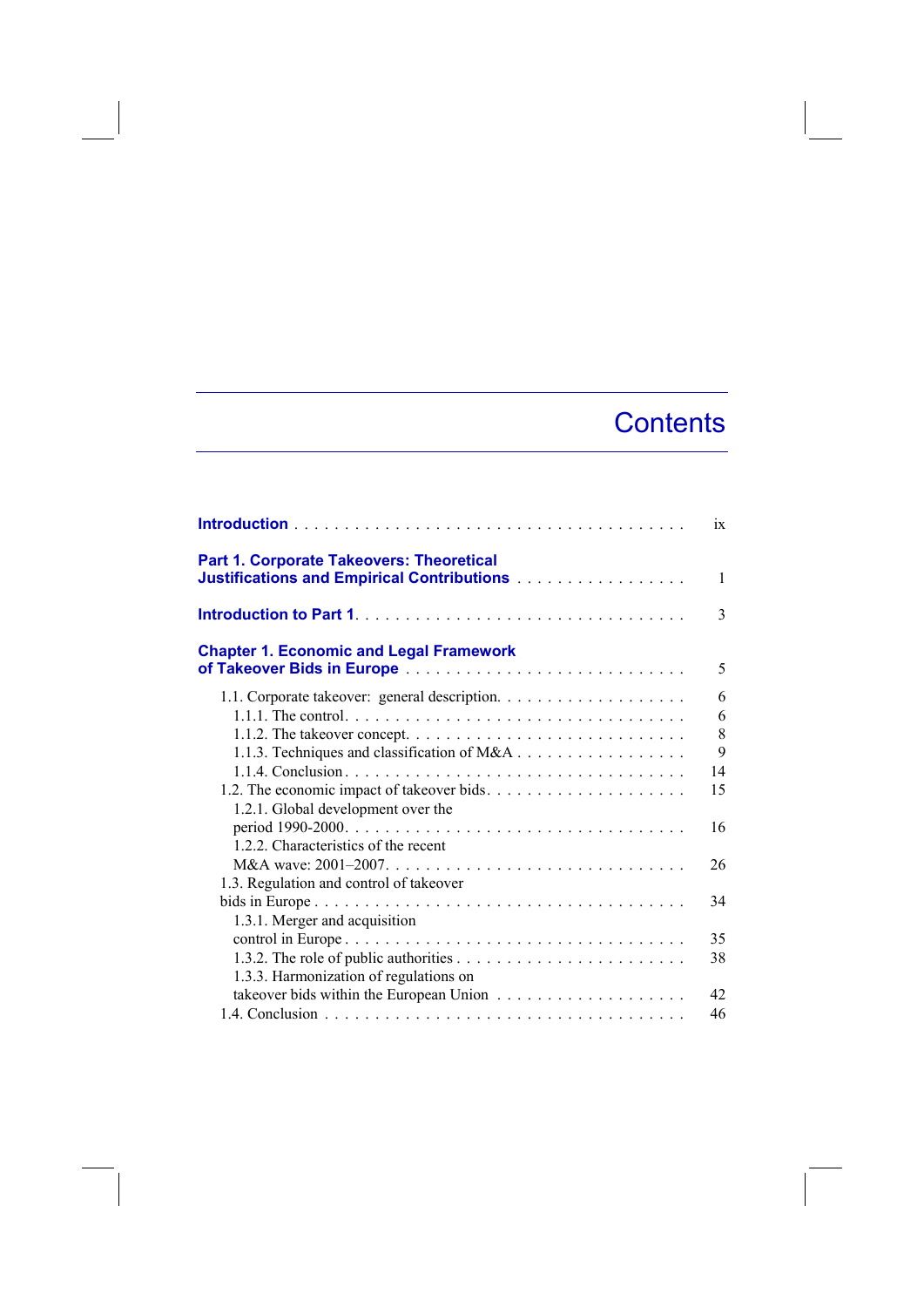| <b>Chapter 2. Motivations and Economic</b><br><b>Role of Takeover Bids: a Theoretical</b>                               | 49         |
|-------------------------------------------------------------------------------------------------------------------------|------------|
| 2.1. Economic interpretation of takeover bids                                                                           |            |
|                                                                                                                         | 50         |
| 2.1.1. Economic justifications for takeover bids                                                                        | 50         |
| 2.1.2. Plurality of theoretical references on                                                                           |            |
|                                                                                                                         | 60         |
|                                                                                                                         | 67         |
| 2.2. Performance and effectiveness of takeover                                                                          |            |
|                                                                                                                         | 68         |
| 2.2.1. Short term performance of companies:                                                                             |            |
|                                                                                                                         | 70         |
| 2.2.2. Long-term acquisition performance:                                                                               |            |
|                                                                                                                         | 77         |
|                                                                                                                         | 81         |
| 2.3. Motivations of takeover bids: results                                                                              |            |
|                                                                                                                         | 82         |
|                                                                                                                         | 84         |
| 2.3.2. Empirical studies of acquiring companies' profiles                                                               | 98         |
| 2.3.3. Joint empirical studies of the profiles of acquirers                                                             |            |
|                                                                                                                         | 100        |
| Part 2. Exploration of Predictive Variables for<br>Takeover Bids and Forecast of European Targets [11] Contact Division | 105<br>107 |
| <b>Chapter 3. Detection of Predictive Variables</b><br>for Corporate Takeover: an Exploratory Study.                    | 109        |
| 3.1. Conceptual and empirical framework:                                                                                |            |
| theoretical positioning, survey characteristics                                                                         |            |
|                                                                                                                         | 109        |
| 3.1.1. The theoretical positioning of                                                                                   |            |
|                                                                                                                         | 110        |
|                                                                                                                         | 111        |
|                                                                                                                         | 113        |
| 3.2. Results of empirical tests: exploratory                                                                            |            |
|                                                                                                                         | 114        |
| 3.2.1. Reliability and validity of the                                                                                  |            |
|                                                                                                                         | 114        |